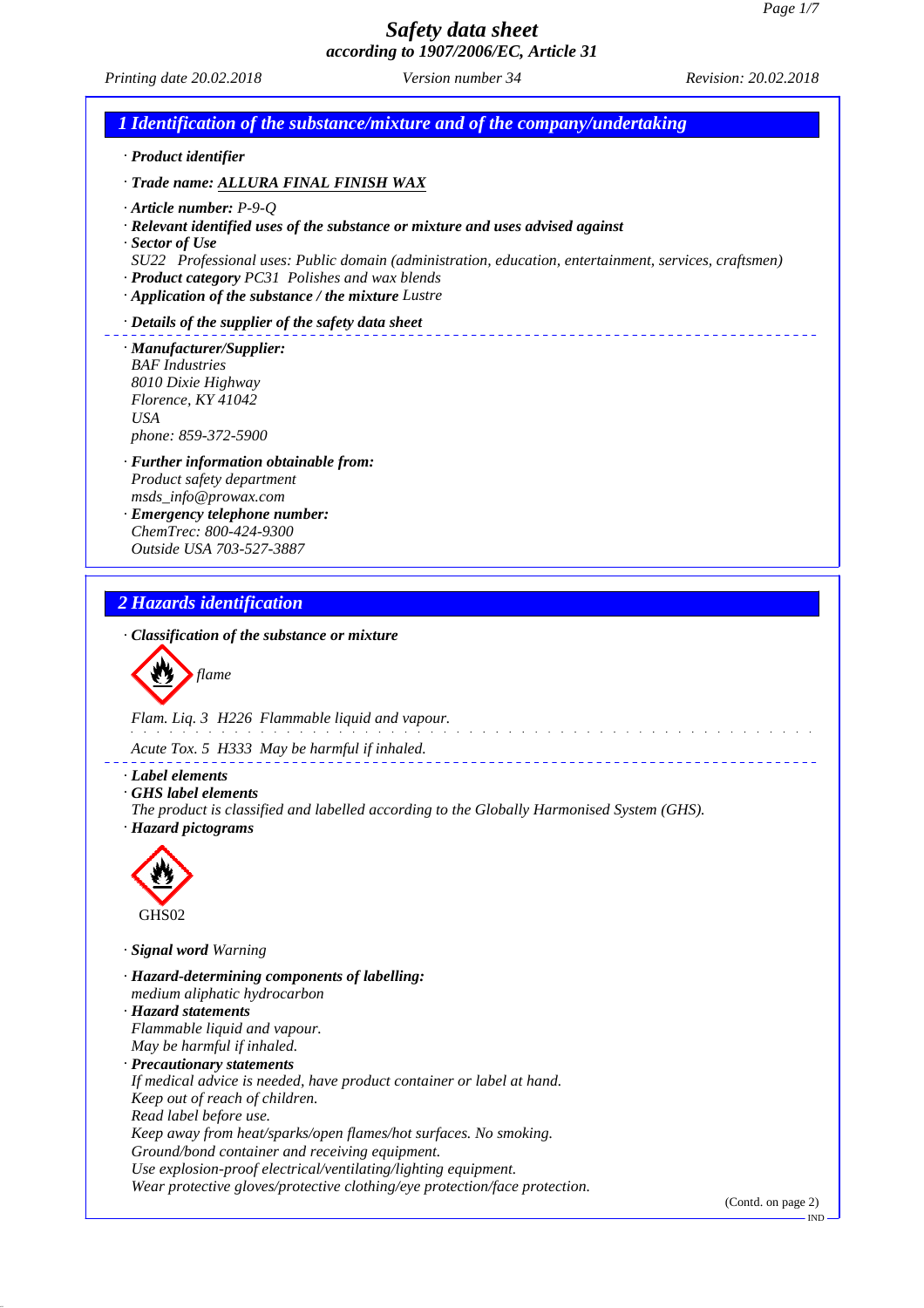*Printing date 20.02.2018 Version number 34 Revision: 20.02.2018*

#### *Trade name: ALLURA FINAL FINISH WAX*

(Contd. of page 1) *IF ON SKIN (or hair): Take off immediately all contaminated clothing. Rinse skin with water/shower. Dispose of contents/container in accordance with local/regional/national/international regulations.*

*· Other hazards*

*· Results of PBT and vPvB assessment*

*· PBT: Not applicable.*

*· vPvB: Not applicable.*

#### *3 Composition/information on ingredients*

*· Chemical characterisation: Mixtures*

*· Description: Mixture of substances listed below with nonhazardous additions.*

## *· Dangerous components:*

| <i>· Dungerous components.</i> |                                                                                                                                  |             |  |  |
|--------------------------------|----------------------------------------------------------------------------------------------------------------------------------|-------------|--|--|
| CAS: 64742-88-7                | $\sqrt{\frac{1}{2}}$ medium aliphatic hydrocarbon                                                                                | $10 - 25\%$ |  |  |
|                                | EINECS: 265-191-7 $\otimes$ Flam. Lig. 3, H226; $\otimes$ Asp. Tox. 1, H304; $\otimes$ Acute Tox. 4, H332; Acute<br>Tox. 5, H313 |             |  |  |
| CAS: 64742-47-8                | $\vert$ Distillates (petroleum), hydrotreated light                                                                              | $10 - 25\%$ |  |  |
|                                | EINECS: 265-149-8 $\sqrt{\sqrt[3]{A_{\text{SD}}}}$ . Tox. 1, H304                                                                |             |  |  |

*· Additional information: For the wording of the listed hazard phrases refer to section 16.*

#### *4 First aid measures*

*· Description of first aid measures*

*· After inhalation: Supply fresh air; consult doctor in case of complaints.*

- *· After skin contact: Generally the product does not irritate the skin.*
- *· After eye contact: Rinse opened eye for several minutes under running water.*
- *· After swallowing: If symptoms persist consult doctor.*
- *· Information for doctor:*
- *· Most important symptoms and effects, both acute and delayed No further relevant information available.*
- *· Indication of any immediate medical attention and special treatment needed*

*No further relevant information available.*

## *5 Firefighting measures*

- *· Extinguishing media*
- *· Suitable extinguishing agents:*
- *CO2, powder or water spray. Fight larger fires with water spray or alcohol resistant foam.*
- *· Special hazards arising from the substance or mixture No further relevant information available.*
- *· Advice for firefighters*
- *· Protective equipment: No special measures required.*

## *6 Accidental release measures*

*· Personal precautions, protective equipment and emergency procedures Wear protective equipment. Keep unprotected persons away.*

*· Environmental precautions: Dilute with plenty of water.*

*Do not allow to enter sewers/ surface or ground water.*

*· Methods and material for containment and cleaning up:*

*Absorb with liquid-binding material (sand, diatomite, acid binders, universal binders, sawdust). Ensure adequate ventilation.*

- *· Reference to other sections*
- *No dangerous substances are released.*

*See Section 7 for information on safe handling.*

*See Section 8 for information on personal protection equipment.*

(Contd. on page 3)

IND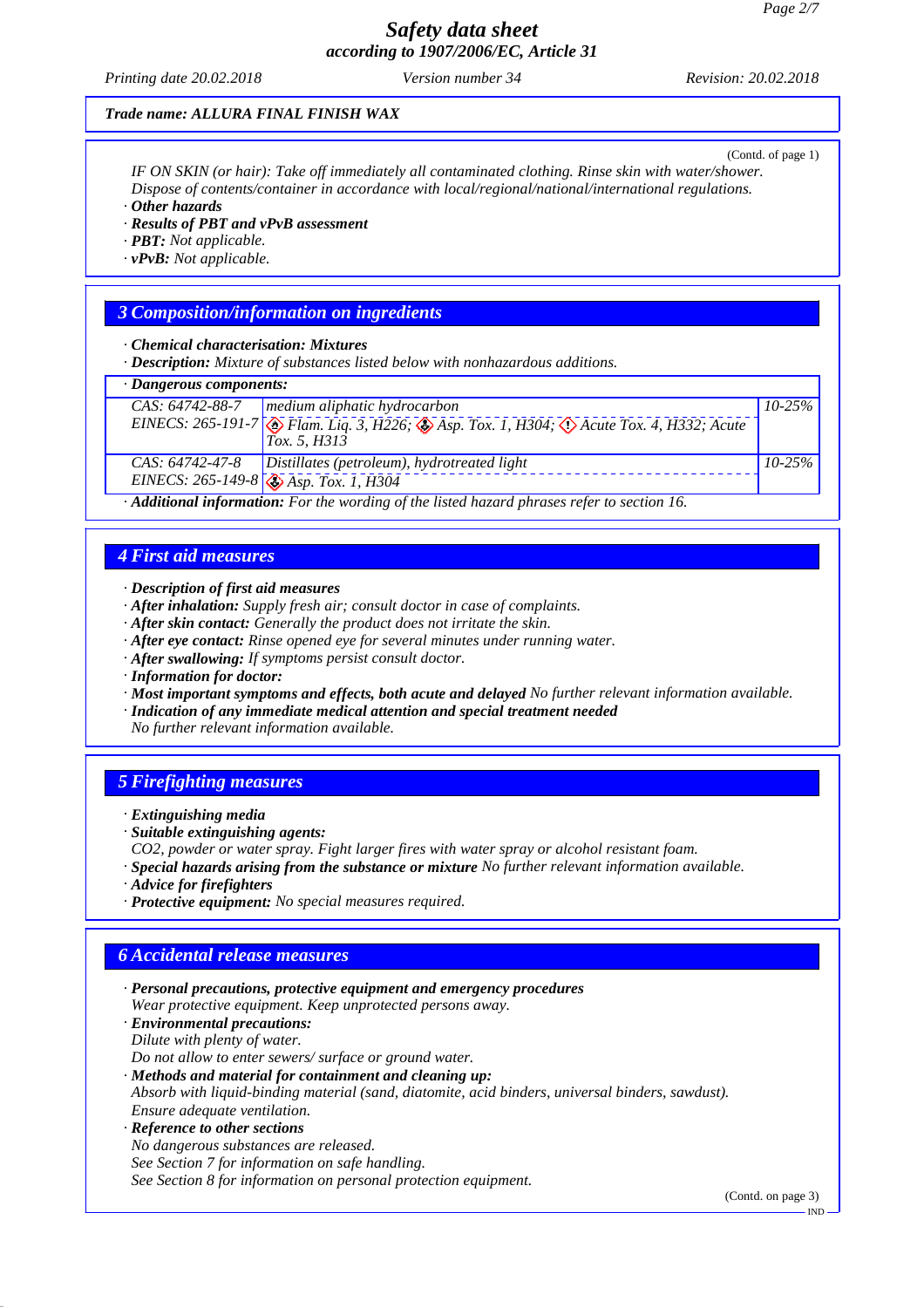*Printing date 20.02.2018 Version number 34 Revision: 20.02.2018*

(Contd. of page 2)

#### *Trade name: ALLURA FINAL FINISH WAX*

*See Section 13 for disposal information.*

#### *7 Handling and storage*

- *· Handling:*
- *· Precautions for safe handling No special precautions are necessary if used correctly.*
- *· Information about fire and explosion protection:*
- *Keep ignition sources away Do not smoke.*
- *Protect against electrostatic charges.*
- *· Conditions for safe storage, including any incompatibilities*
- *· Storage:*
- *· Requirements to be met by storerooms and receptacles: No special requirements.*
- *· Information about storage in one common storage facility: Not required.*
- *· Further information about storage conditions: Keep container tightly sealed.*
- *· Specific end use(s) No further relevant information available.*

#### *8 Exposure controls/personal protection*

*· Additional information about design of technical facilities: No further data; see item 7.*

- *· Control parameters*
- *· Ingredients with limit values that require monitoring at the workplace:*

*The product does not contain any relevant quantities of materials with critical values that have to be monitored at the workplace.*

- *· Additional information: The lists valid during the making were used as basis.*
- *· Exposure controls*
- *· Personal protective equipment:*
- *· General protective and hygienic measures: Wash hands before breaks and at the end of work.*
- *· Respiratory protection: Not required.*
- *· Protection of hands:*

*The glove material has to be impermeable and resistant to the product/ the substance/ the preparation. Due to missing tests no recommendation to the glove material can be given for the product/ the preparation/ the chemical mixture.*

*Selection of the glove material on consideration of the penetration times, rates of diffusion and the degradation*

*· Material of gloves*

*The selection of the suitable gloves does not only depend on the material, but also on further marks of quality and varies from manufacturer to manufacturer. As the product is a preparation of several substances, the resistance of the glove material can not be calculated in advance and has therefore to be checked prior to the application.*

*· Penetration time of glove material*

*The exact break through time has to be found out by the manufacturer of the protective gloves and has to be observed.*

*· Eye protection:*



*Tightly sealed goggles*

(Contd. on page 4)

IND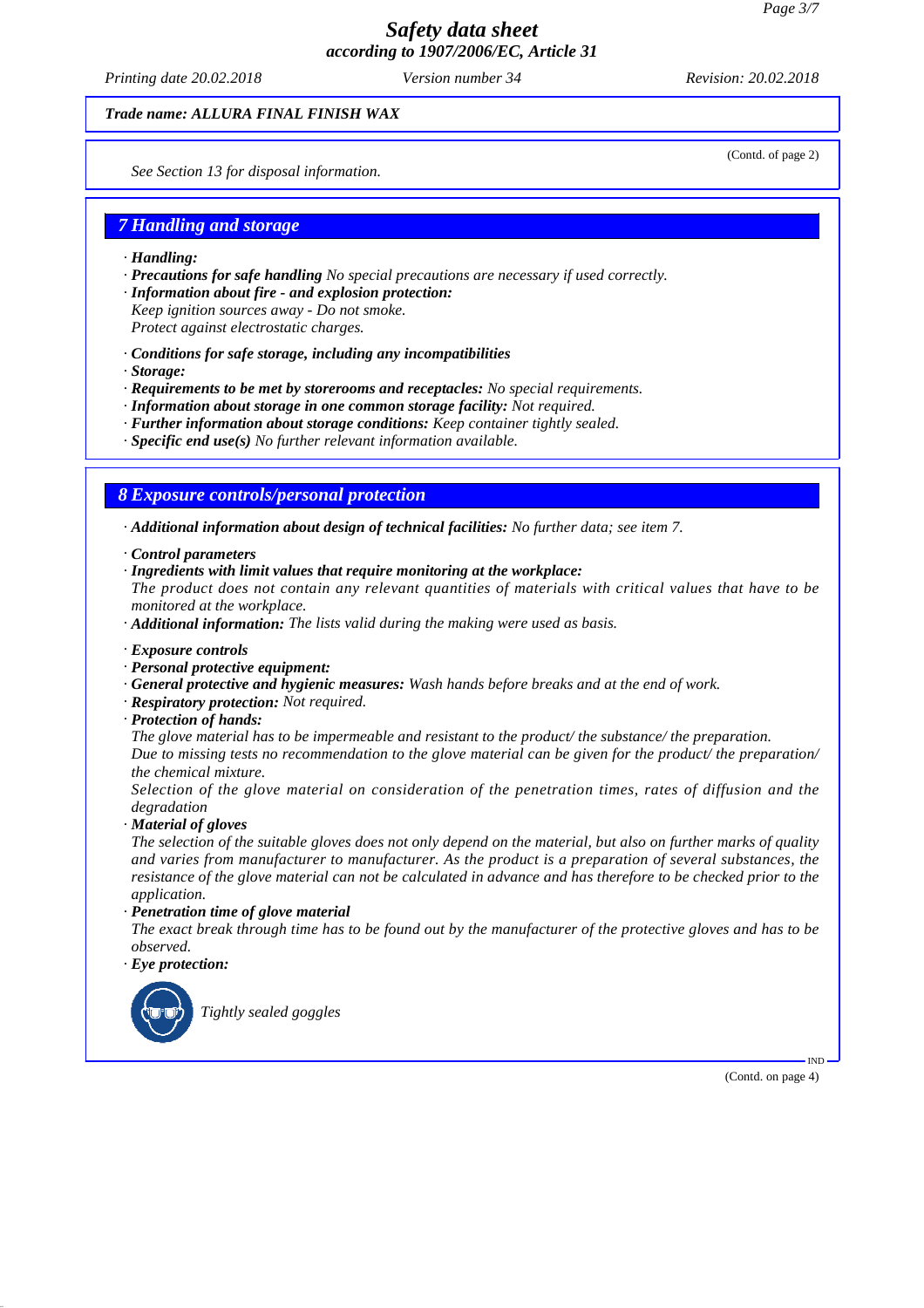*Printing date 20.02.2018 Version number 34 Revision: 20.02.2018*

## *Trade name: ALLURA FINAL FINISH WAX*

(Contd. of page 3)

| · Information on basic physical and chemical properties |                                                                                                 |
|---------------------------------------------------------|-------------------------------------------------------------------------------------------------|
| <b>General Information</b>                              |                                                                                                 |
| $\cdot$ Appearance:<br>Form:                            | <b>Viscous</b>                                                                                  |
| Colour:                                                 | Yellow                                                                                          |
| $\cdot$ Odour:                                          | Characteristic                                                                                  |
| · Odour threshold:                                      | Not determined.                                                                                 |
| $\cdot$ pH-value at 20 $\textdegree$ C:                 | 9.7                                                                                             |
| · Change in condition                                   |                                                                                                 |
| Melting point/freezing point:                           | Undetermined.                                                                                   |
| Initial boiling point and boiling range: $100 °C$       |                                                                                                 |
| · Flash point:                                          | 46 °C                                                                                           |
| · Flammability (solid, gas):                            | Not applicable.                                                                                 |
| · Ignition temperature:                                 | 210 °C                                                                                          |
| · Decomposition temperature:                            | Not determined.                                                                                 |
| · Auto-ignition temperature:                            | Product is not selfigniting.                                                                    |
| · Explosive properties:                                 | Product is not explosive. However, formation of explosive air/<br>vapour mixtures are possible. |
| · Explosion limits:                                     |                                                                                                 |
| Lower:                                                  | $0.8$ Vol $%$                                                                                   |
| <b>Upper:</b>                                           | 6 Vol %                                                                                         |
| $\cdot$ Vapour pressure at 20 $\cdot$ C:                | $23$ $hPa$                                                                                      |
| $\cdot$ Density at 20 $\textdegree$ C:                  | 0.9346 $g/cm^3$                                                                                 |
| · Relative density                                      | Not determined.                                                                                 |
| · Vapour density                                        | Not determined.                                                                                 |
| $\cdot$ Evaporation rate                                | Not determined.                                                                                 |
| · Solubility in / Miscibility with                      |                                                                                                 |
| water:                                                  | Fully miscible.                                                                                 |
| · Partition coefficient: n-octanol/water:               | Not determined.                                                                                 |
| · Viscosity:                                            |                                                                                                 |
| Dynamic at $20^{\circ}$ C:                              | 13,000 mPas                                                                                     |
| Kinematic:                                              | Not determined.                                                                                 |
| · Solvent content:                                      |                                                                                                 |
| Organic solvents:                                       | 26.8%                                                                                           |
| Water:                                                  | 48.5%                                                                                           |
| $VOC$ (EC)                                              | 26.82 %                                                                                         |
| Solids content:                                         | 18.5%                                                                                           |
| $·$ Other information                                   | No further relevant information available.                                                      |

## *10 Stability and reactivity*

*· Reactivity No further relevant information available.*

*· Chemical stability*

- *· Thermal decomposition / conditions to be avoided: No decomposition if used according to specifications.*
- *· Possibility of hazardous reactions No dangerous reactions known.*
- *· Conditions to avoid No further relevant information available.*
- *· Incompatible materials: No further relevant information available.*

(Contd. on page 5)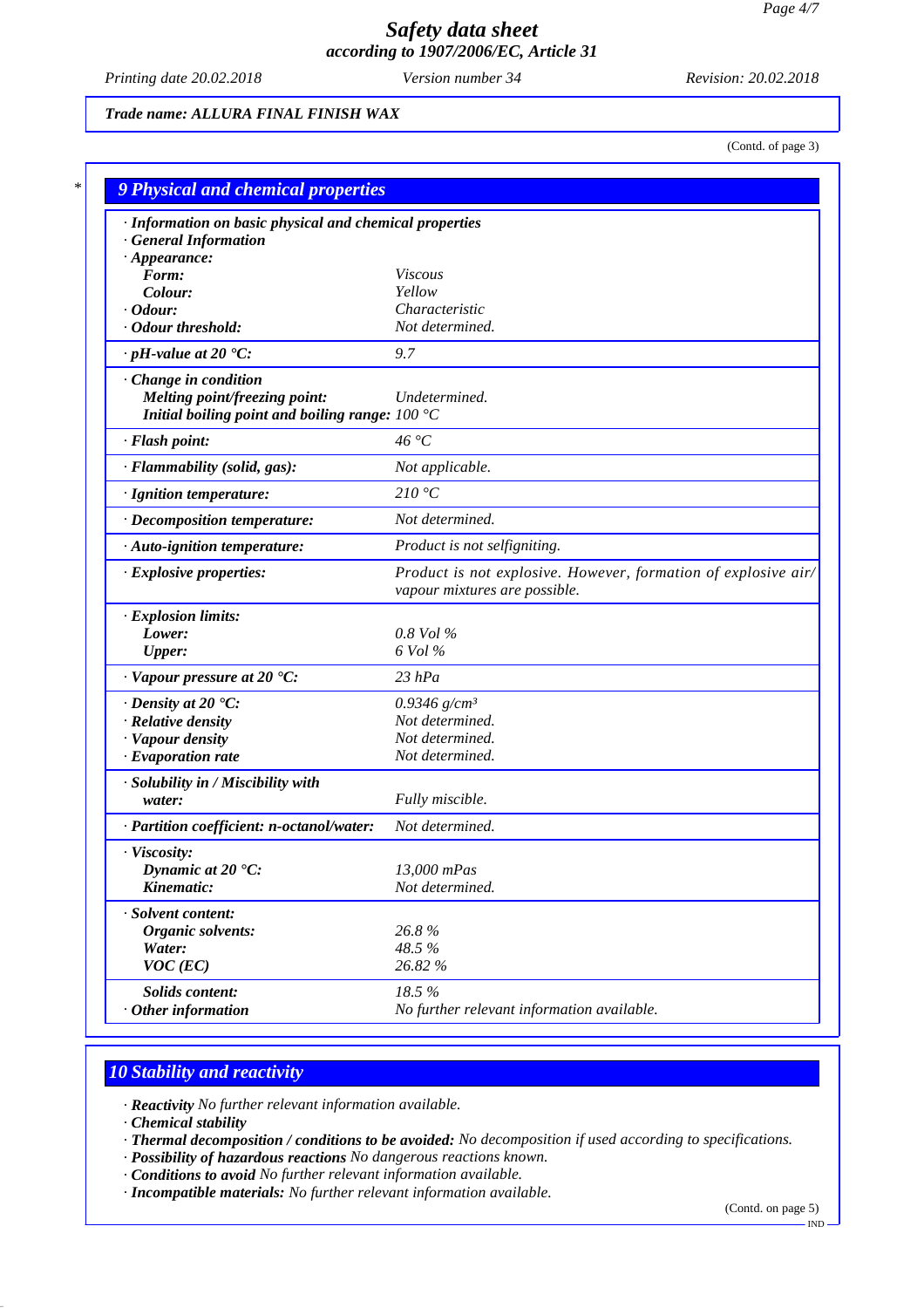*Printing date 20.02.2018 Version number 34 Revision: 20.02.2018*

#### *Trade name: ALLURA FINAL FINISH WAX*

*· Hazardous decomposition products: No dangerous decomposition products known.*

# *11 Toxicological information*

*· Information on toxicological effects*

#### *· Acute toxicity*

*· LD/LC50 values relevant for classification: 64742-88-7 medium aliphatic hydrocarbon*

| 0+7+2+00+7 тешит априанс пуагосагоон |      |                                       |
|--------------------------------------|------|---------------------------------------|
| Oral                                 | LD50 | $\vert$ >6,500 mg/kg (rat)            |
| Dermal                               | LD50 | $\vert$ >3,000 mg/kg (rab)            |
|                                      |      | Inhalative $ LC50/4 h  > 14 mg/(rat)$ |

*· Primary irritant effect:*

- *· Skin corrosion/irritation No irritant effect.*
- *· Serious eye damage/irritation No irritating effect.*
- *· Respiratory or skin sensitisation No sensitising effects known.*

# *12 Ecological information*

*· Toxicity*

- *· Aquatic toxicity: No further relevant information available.*
- *· Persistence and degradability No further relevant information available.*
- *· Behaviour in environmental systems:*
- *· Bioaccumulative potential No further relevant information available.*
- *· Mobility in soil No further relevant information available.*
- *· Additional ecological information:*
- *· General notes:*

*Water hazard class 1 (German Regulation) (Self-assessment): slightly hazardous for water Do not allow undiluted product or large quantities of it to reach ground water, water course or sewage*

- *system. · Results of PBT and vPvB assessment*
- *· PBT: Not applicable.*
- *· vPvB: Not applicable.*
- *· Other adverse effects No further relevant information available.*

## *13 Disposal considerations*

- *· Waste treatment methods*
- *· Recommendation*

*Must not be disposed together with household garbage. Do not allow product to reach sewage system.*

- *· Uncleaned packaging:*
- *· Recommendation: Disposal must be made according to official regulations.*
- *· Recommended cleansing agents: Water, if necessary together with cleansing agents.*

# *\* 14 Transport information · UN-Number · ADR, IMDG, IATA UN1993 · UN proper shipping name · ADR 1993 FLAMMABLE LIQUID, N.O.S. (medium aliphatic hydrocarbon)* (Contd. on page 6) IND

(Contd. of page 4)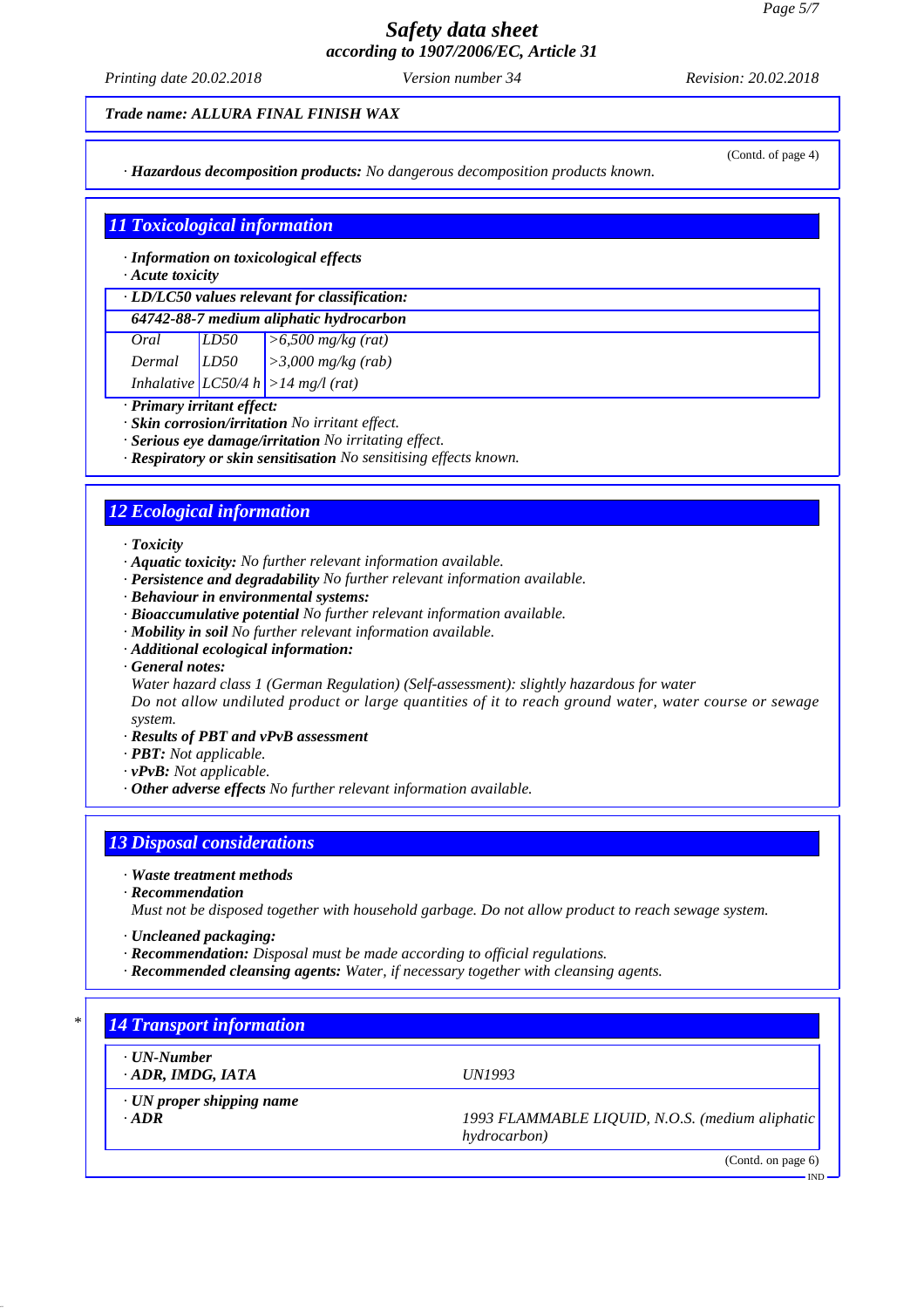*Printing date 20.02.2018 Version number 34 Revision: 20.02.2018*

## *Trade name: ALLURA FINAL FINISH WAX*

| · IMDG, IATA                                                          | FLAMMABLE LIQUID, N.O.S. (medium aliphatic<br>hydrocarbon)         |
|-----------------------------------------------------------------------|--------------------------------------------------------------------|
| · Transport hazard class(es)                                          |                                                                    |
| ADR, IMDG, IATA                                                       |                                                                    |
|                                                                       |                                                                    |
| · Class                                                               | 3 Flammable liquids.                                               |
| · Label                                                               | 3                                                                  |
| · Packing group                                                       |                                                                    |
| · ADR, IMDG, IATA                                                     | III                                                                |
| · Environmental hazards:                                              |                                                                    |
| · Marine pollutant:                                                   | N <sub>O</sub>                                                     |
| · Special precautions for user                                        | Warning: Flammable liquids.                                        |
| · Danger code (Kemler):                                               | 30                                                                 |
| <b>EMS Number:</b><br>· Stowage Category                              | $F-E, S-E$<br>A                                                    |
|                                                                       |                                                                    |
| Transport in bulk according to Annex II of Marpol<br>and the IBC Code | Not applicable.                                                    |
| · Transport/Additional information:                                   |                                                                    |
| $\cdot$ ADR                                                           |                                                                    |
| $\cdot$ Limited quantities (LQ)                                       | 5L                                                                 |
| $\cdot$ Excepted quantities (EQ)                                      | Code: E1                                                           |
|                                                                       | Maximum net quantity per inner packaging: 30 ml                    |
| · Transport category                                                  | Maximum net quantity per outer packaging: 1000 ml<br>$\mathcal{R}$ |
| · Tunnel restriction code                                             | D/E                                                                |
| · IMDG                                                                |                                                                    |
| $\cdot$ Limited quantities (LQ)                                       | 5L                                                                 |
| $\cdot$ Excepted quantities (EQ)                                      | Code: El                                                           |
|                                                                       | Maximum net quantity per inner packaging: 30 ml                    |
|                                                                       | Maximum net quantity per outer packaging: 1000 ml                  |
| · UN "Model Regulation":                                              | UN 1993 FLAMMABLE LIQUID, N.O.S. (MEDIUM                           |

## *\* 15 Regulatory information*

*· Safety, health and environmental regulations/legislation specific for the substance or mixture · GHS label elements*

*The product is classified and labelled according to the Globally Harmonised System (GHS).*

*· Hazard pictograms*



*· Signal word Warning*

*· Hazard-determining components of labelling: medium aliphatic hydrocarbon*

(Contd. on page 7)

IND